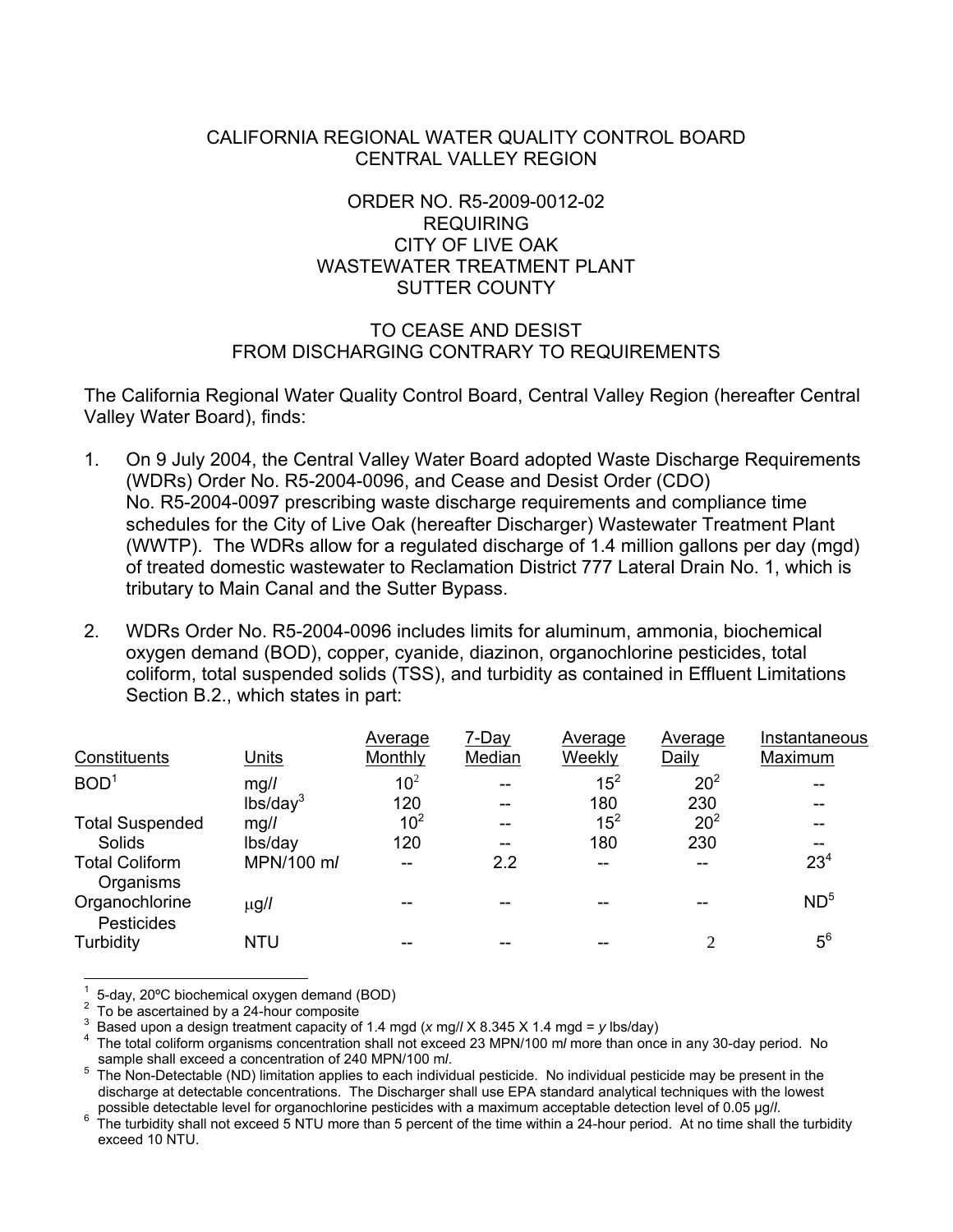|                          |                              | Average                  | Average            | Average          | Average           |
|--------------------------|------------------------------|--------------------------|--------------------|------------------|-------------------|
| Constituents             | Units                        | Monthly                  | 4-Day              | Daily            | 1-Hour            |
| Aluminum $1$             | $\mu$ g/l                    | 71 <sup>2</sup>          |                    | $140^{2}$        |                   |
|                          | lbs/day <sup>3</sup>         | 0.83                     |                    | 1.7              |                   |
| Ammonia, Total<br>(as N) | mg/l<br>lbs/day <sup>4</sup> | <b>Attachment B</b><br>5 | Attachment C<br>5. |                  | Attachment D<br>b |
| Copper                   | $\mu$ g/l                    | Attachment $F^2$         |                    | Attachment $F^2$ |                   |
| (total recoverable)      | lbs/day <sup>3</sup>         | 6                        |                    | 6                |                   |
| Cyanide                  | $\mu$ g/l                    | $4.3^{2}$                |                    | $8.5^{2}$        |                   |
| (total recoverable)      | lbs/day <sup>3</sup>         | 0.050                    |                    | 0.10             |                   |
| Diazinon                 | $\mu$ g/l                    | 0.04                     |                    | 0.08             |                   |
|                          | lbs/day <sup>3</sup>         | 0.0005                   |                    | 0.001            |                   |

1 Acid-soluble or total

2 To be ascertained by 24-hour composite

3 Based upon a design treatment capacity of 1.4 mgd  $[x \mu g / x (1 \mu g / 1000 \mu g) x 8.345 x 1.4 \mu g d = y \text{ lbs/day}$ 

Based upon a design treatment capacity of 1.4 mgd (*x* mg/*l* X 8.345 X 1.4 mgd = *y* lbs/day) 5

 $5$  The mass limit (lb/day) for ammonia shall be equal to the concentration limit (from Attachments) multiplied by the design flow of 1.4 mgd and the unit conversion factor of 8.345 (see footnote 3 for equation).

 $6$  The mass limit (lbs/day) shall be equal to the concentration limit (from corresponding Attachment, for corresponding period) multiplied by the design flow of 1.4 mgd and the unit conversion factor of 8.345 and divided by 1000 µg// per mg// (see footnote 3 for equation).

3. WDRs Order No. R5-2004-0096 includes Effluent Limitations B.4., which states:

*"The arithmetic mean of 20˚C BOD (5-day) and of total suspended solids in effluent samples collected over a calendar month shall not exceed 15 percent of the arithmetic mean of the values for influent samples collected at approximately the same times during the same period (85 percent removal) by 1 April 2009."* 

4. WDRs Order No. R5-2004-0096 includes Effluent Limitations B.8., which states:

*"Wastewater shall be oxidized, coagulated, filtered, and disinfected, or equivalent treatment provided by 1 April 2009."* 

- 5. WDRs Order No. R5-2004-0096 included time schedules for achieving compliance with Effluent Limitations B.2. for BOD, TSS, total coliform organisms, turbidity, copper, and cyanide by 1 April 2009.
- 6. CDO No. R5-2004-0097 included a time schedule for achieving compliance with Effluent Limitations B.1. for aluminum, ammonia, diazinon, and organochlorine pesticides by 1 April 2009.
- 7. WDRs Order No. R5-2011-0034 includes Effluent Limitations IV.A.1.a, b, f, h through j, in part as follows: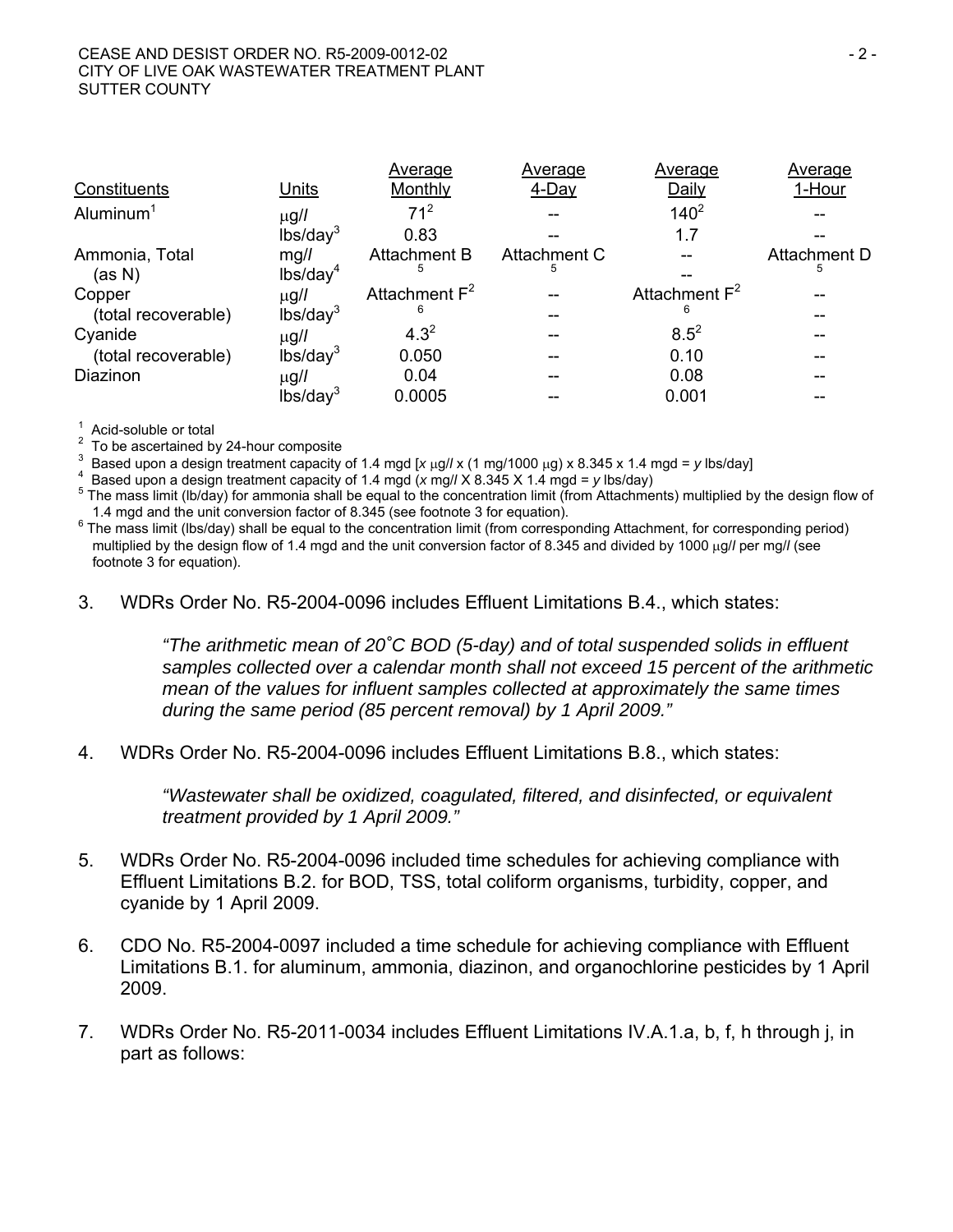#### CEASE AND DESIST ORDER NO. R5-2009-0012-02 - 3 - CITY OF LIVE OAK WASTEWATER TREATMENT PLANT SUTTER COUNTY

|                                |                      | <b>Effluent Limitations</b> |                          |                                |                                        |                                        |  |
|--------------------------------|----------------------|-----------------------------|--------------------------|--------------------------------|----------------------------------------|----------------------------------------|--|
| <b>Parameter</b>               | <b>Units</b>         | Average<br><b>Monthly</b>   | Average<br><b>Weekly</b> | <b>Maximum</b><br><b>Daily</b> | <b>Instantaneous</b><br><b>Minimum</b> | <b>Instantaneous</b><br><b>Maximum</b> |  |
| <b>Biochemical Oxygen</b>      | mg/L                 | 10                          | 15                       | 20                             |                                        | --                                     |  |
| Demand 5-day @ 20°C            | lbs/day <sup>1</sup> | 120                         | 180                      | 230                            | --                                     | $-$                                    |  |
| <b>Total Suspended Solids</b>  | mg/L                 | 10                          | 15                       | 20                             | --                                     |                                        |  |
|                                | lbs/day <sup>1</sup> | 120                         | 180                      | 230                            | --                                     | --                                     |  |
|                                | mg/L                 | 1.4                         | --                       | 2.8                            |                                        |                                        |  |
| Ammonia, Total (as N)          | lbs/day <sup>1</sup> | 16                          | --                       | 33                             | --                                     | --                                     |  |
| Aluminum, Total<br>Recoverable | $\mu$ g/L            | 260                         |                          | 750                            |                                        |                                        |  |
| Arsenic                        | $\mu$ g/L            | 10                          | --                       | 20.1                           | --                                     | --                                     |  |
| Dibromochloromethane           | $\mu g/L$            | 0.41                        | --                       | 0.82                           | --                                     | --                                     |  |
| Dichlorobromomethane           | µg/L                 | 0.56                        | --                       | 1.2                            | --                                     |                                        |  |
| Alpha BHC                      | µg/L                 | --                          | --                       |                                |                                        | <b>ND</b>                              |  |
| $4,4'$ -DDE                    | µg/L                 | --                          | --                       |                                |                                        | <b>ND</b>                              |  |
| Alpha Endosulfan               | $\mu$ g/L            | --                          | --                       | --                             | --                                     | <b>ND</b>                              |  |
| Endrin Aldelhyde               | $\mu g/L$            | --                          |                          |                                | --                                     | <b>ND</b>                              |  |
| Nitrate (as N)                 | mg/L                 | 10                          |                          |                                |                                        |                                        |  |
| <b>Total Trihalomethanes</b>   | $\mu$ g/L            | 80                          |                          | 162                            |                                        |                                        |  |

1 Based on an average dry weather flow of 1.4 mgd.

- **b. Percent Removal.** The average monthly percent removal of 5-day biochemical oxygen demand  $(BOD<sub>5</sub>)$  and total suspended solids (TSS) shall not be less than 85 percent
- **f. Total Coliform Organisms.** Effluent total coliform organisms shall not exceed:
	- **i.** 2.2 most probable number (MPN) per 100 mL, as a 7-day median; and
	- **ii.** 23 MPN/100 mL, more than once in any 30-day period, and
	- **iii.** 240 MPN/100 mL, instantaneous maximum.
- **h. Iron.** For a calendar year, the annual average effluent total recoverable iron shall not exceed 300 µg/L.
- **i. Manganese.** For a calendar year, the annual average effluent total recoverable manganese shall not exceed 50 µg/L.
- **j. Aluminum.** For a calendar year, the annual average effluent total recoverable aluminum shall not exceed 200 µg/L.
- 8. Section 13301 of the California Water Code (CWC) states in part, *"When a regional board*  finds that a discharge of waste is taking place or threatening to take place in violation of *requirements or discharge prohibitions prescribed by the regional board or the state board, the board may issue an order to cease and desist and direct that those persons not complying with the requirements or discharge prohibitions (a) comply forthwith, (b) comply in accordance with a time schedule set by the board, or (c) in the event of a threatened*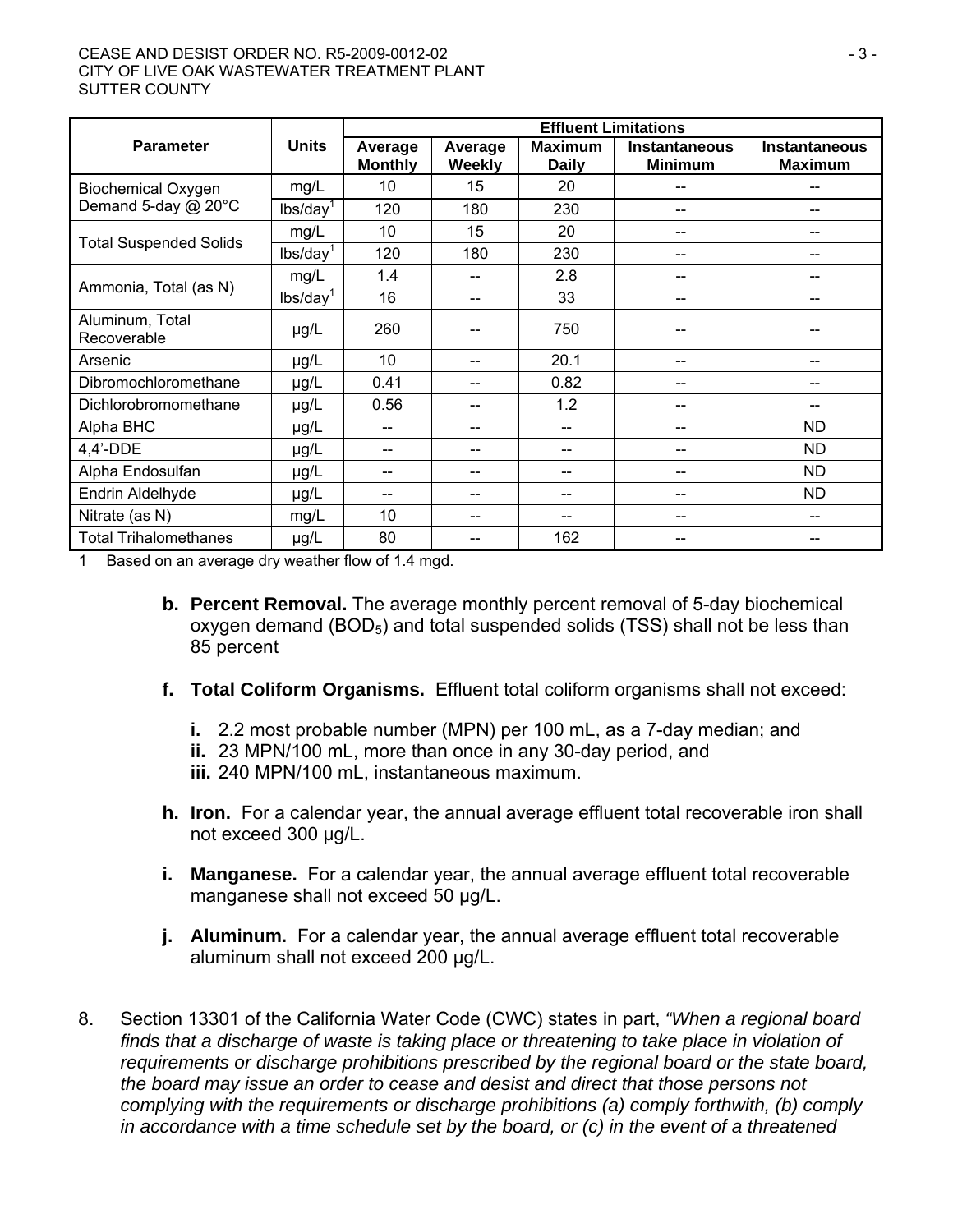*violation, take appropriate remedial or preventative action. In the event of an existing or threatened violation of waste discharge requirements in the operation of a community sewer system, cease and desist orders may restrict or prohibit the volume, type, or concentration of waste that might be added to such system by dischargers who did not discharge into the system prior to the issuance of the cease and desist order. Cease and desist orders may be issued directly by a board, after notice and hearing,…."*

- 9. Section 13267(b)(1) of the California Water Code provides that: *"In conducting an investigation specified in subdivision (a), the regional board may require that any person who has discharged, discharges, or is suspected of having discharged or discharging, or who proposes to discharge waste within its region, or any citizen or domiciliary, or political agency or entity of this state who has discharged, discharges, or is suspected of having discharged or discharging, or who proposes to discharge, waste outside of its region that could affect the quality of waters within its region shall furnish, under penalty of perjury, technical or monitoring program reports which the regional board requires. The burden, including costs, of these reports shall bear a reasonable relationship to the need for the report and the benefits to be obtained from the reports. In requiring those reports, the regional board shall provide the person with a written explanation with regard to the need for the reports, and shall identify the evidence that supports requiring that person to provide the reports."*
- 10. In accordance with California Water Code (CWC) Section 13385(j)(3), the Central Valley Water Board finds that the Discharger is not able to consistently comply with WDRs Order No. R5-2011-0034, Effluent Limitations IV.A.1. for aluminum, ammonia, alpha-BHC, BOD, 4,4'-DDE, dibromochloromethane, dichlorobromomethane, alpha endosulfan, endrin aldehyde, iron, manganese, nitrate, total coliform, and TSS. Additional time is necessary to finalize onsite plant upgrades. New time schedules are necessary in a CDO for aluminum, ammonia, alpha-BHC, BOD, 4,4'-DDE, dibromochloromethane, dichlorobromomethane, alpha endosulfan, endrin aldehyde, iron, manganese, nitrate, total coliform, and TSS. Effluent limitations for these constituents are new requirements that became applicable to the Orders after the effective waste discharge requirements adoption date and/or after 1 July 2000, for which new or modified control measures are necessary in order to comply with the limitation, and the new or modified control measures cannot be designed, installed, and put into operation within 30 calendar days.
- 11. Since the time schedules for completion of actions necessary to bring the waste discharge into compliance exceeds one year, this Order includes interim requirements and dates for their achievement.
- 12. The compliance time schedule in this Order includes interim effluent limitations for aluminum, ammonia, alpha-BHC, BOD, 4,4'-DDE, dibromochloromethane, dichlorobromomethane, alpha endosulfan, endrin aldehyde, iron, manganese, nitrate, total coliform organisms, and TSS. Interim effluent limitations typically consist of a daily effluent concentration derived using sample data provided by the Discharger demonstrating actual treatment plant performance. In developing the interim limitations, when there are ten sampling data points or more, sampling and laboratory variability is accounted for by establishing interim limits that are based on normally distributed data where 99.9% of the data points will lie within 3.3 standard deviations of the mean (*Basic Statistical Methods for*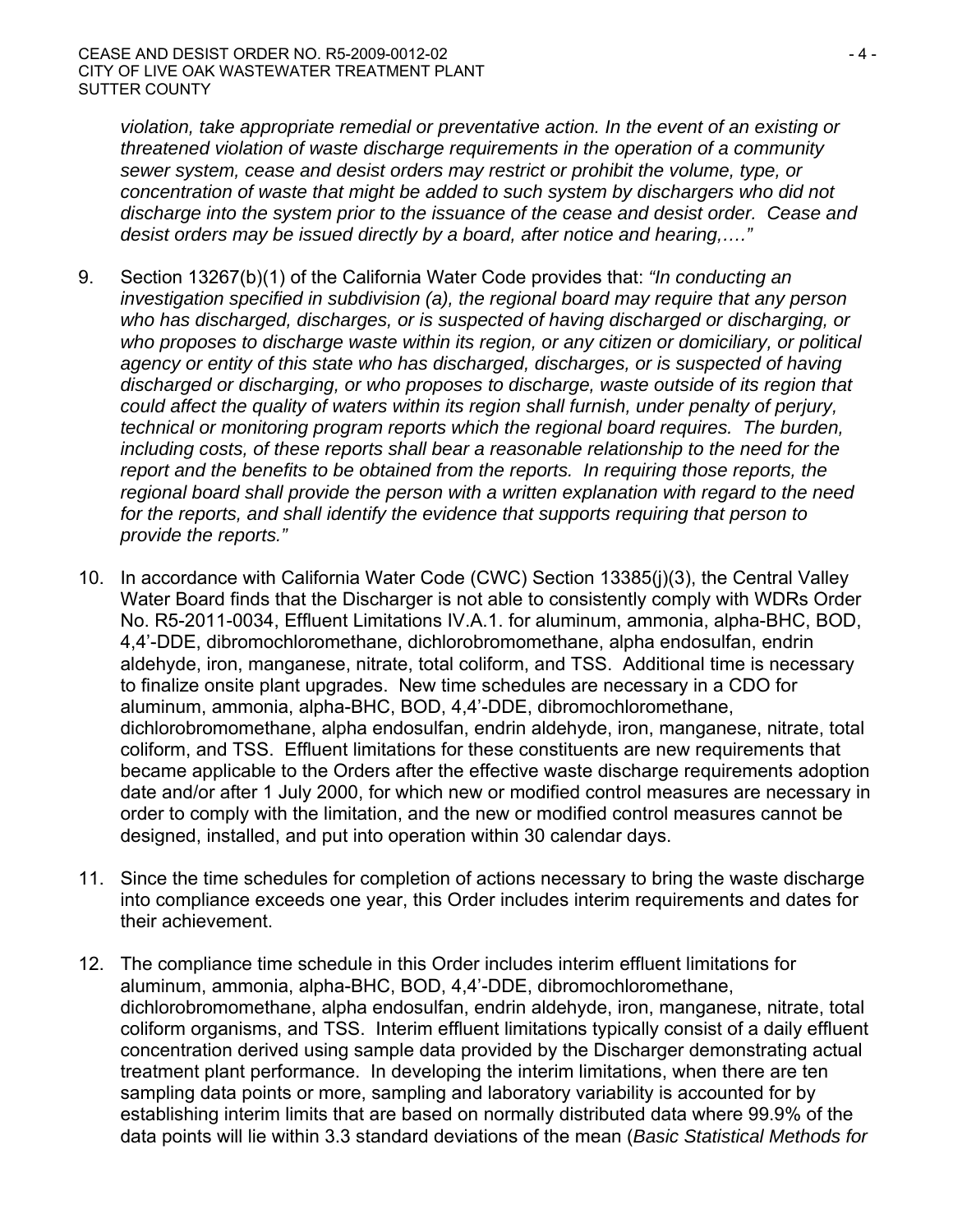*Engineers and Scientists, Kennedy and Neville, Harper and Row*). When there are less than ten sampling data points available, the *Technical Support Document for Water Quality- Based Toxics Control* (EPA/505/2-90-001) (TSD) recommends a coefficient of variation of 0.6 be utilized as representative of wastewater effluent sampling. The TSD recognizes that a minimum of ten data points is necessary to conduct a valid statistical analysis. The multipliers contained in Table 5-2 of the TSD are used to determine a daily limitation based on a long-term average objective. In this case, the long-term average objective is to maintain, at a minimum, the current plant performance level. Thus, when there are less than ten sampling points for a constituent, interim limitations are based on 3.11 times the maximum observed effluent concentration to obtain the daily interim limitation (TSD, Table 5-2). If the statistically-projected interim limitation is less than the maximum observed effluent concentration, the interim limitation is established as the maximum observed concentration. The following table summarizes the calculations of the daily maximum interim effluent limitations for these constituents:

| <b>Parameter</b>        | <b>Units</b> | <b>MEC</b> | <b>Mean</b><br>(x) | Std. Dev.<br>(sd) | <b>Formula Used</b> | <b>Interim Limitation</b><br><b>Maximum Daily</b> |
|-------------------------|--------------|------------|--------------------|-------------------|---------------------|---------------------------------------------------|
| Aluminum                | µg/L         |            |                    |                   | Previous CDO        | 7300                                              |
| Ammonia                 | mg/L         | --         | --                 |                   | Previous CDO        | 23.7                                              |
| Alpha-BHC               | $\mu$ g/L    | 0.022      | --                 | --                | 3.11*MEC            | 0.068                                             |
| <b>BOD</b>              | mg/L         |            | --                 |                   | Previous CDO        | See Table Below                                   |
| $4.4'$ -DDE             | µg/L         | 0.012      | --                 |                   | 3.11*MEC            | 0.037                                             |
| Dibromochloromethane    | $\mu$ g/L    | 4.2        | 3.6                | 0.67              | 3.11*MEC            | 13.1                                              |
| Dichlorobromomethane    | µg/L         | 28.2       | 21.7               | 7.24              | 3.11*MEC            | 87.7                                              |
| Alpha-Endosulfan        | µg/L         | 0.01       | --                 | --                | 3.11*MEC            | 0.031                                             |
| <b>Endrin Aldeyhyde</b> | $\mu$ g/L    | 0.01       | --                 | --                | 3.11*MEC            | 0.031                                             |
| <b>Iron</b>             | µg/L         | 1210       | 719.5              | 254.9             | 3.11*MEC            | 3763                                              |
| Manganese               | $\mu$ g/L    | 43.2       | 36.9               | 7.13              | 3.11*MEC            | 134.4                                             |
| Nitrate                 | mg/L         | 13.8       | 6.97               | 4.33              | 3.11*MEC            | 42.9                                              |
| <b>Total Coliform</b>   | MPN/100 ml   |            | --                 | --                | Previous CDO        | See Table Below                                   |
| <b>TSS</b>              | mg/L         |            |                    |                   | Previous CDO        | See Table Below                                   |

- 13. Issuance of this Order is exempt from the provisions of the California Environmental Quality Act (Public Resources Code, Section 21000, et seq.) ("CEQA"), under Water Code Section 13389, since any adoption or modification of a NPDES Permit for an existing source is exempt and this order only serves to implement such a NPDES permit. This Order is also exempt from CEQA in accordance with Section 15321(a)(2), Title 14, California Code of Regulations. This Order is not subject to the limitations of Government Code section 65962.5(c)(3) [Cortese List] on use of categorical exemptions because it does not involve the discharge of "hazardous" materials as used in that statute, but rather involves the discharge of domestic sewage; and because the Cortese List exception was not intended to apply to cease and desist orders to existing facilities. In addition, adoption of this Order is not subject to CEQA because this Order does not have the potential to cause a significant impact on the environment (Title 14 CCR section 15061(b)(3)) as it is intended to enforce preexisting requirements to improve the quality of ongoing discharges that are part of the CEQA "baseline". Any plant upgrades or replacement are the result of WDRs Order No. R5-2011-0034 and not this Order.
- 14. Any person adversely affected by this action of the Central Valley Water Board may petition the State Water Resources Control Board (State Water Board) to review the action.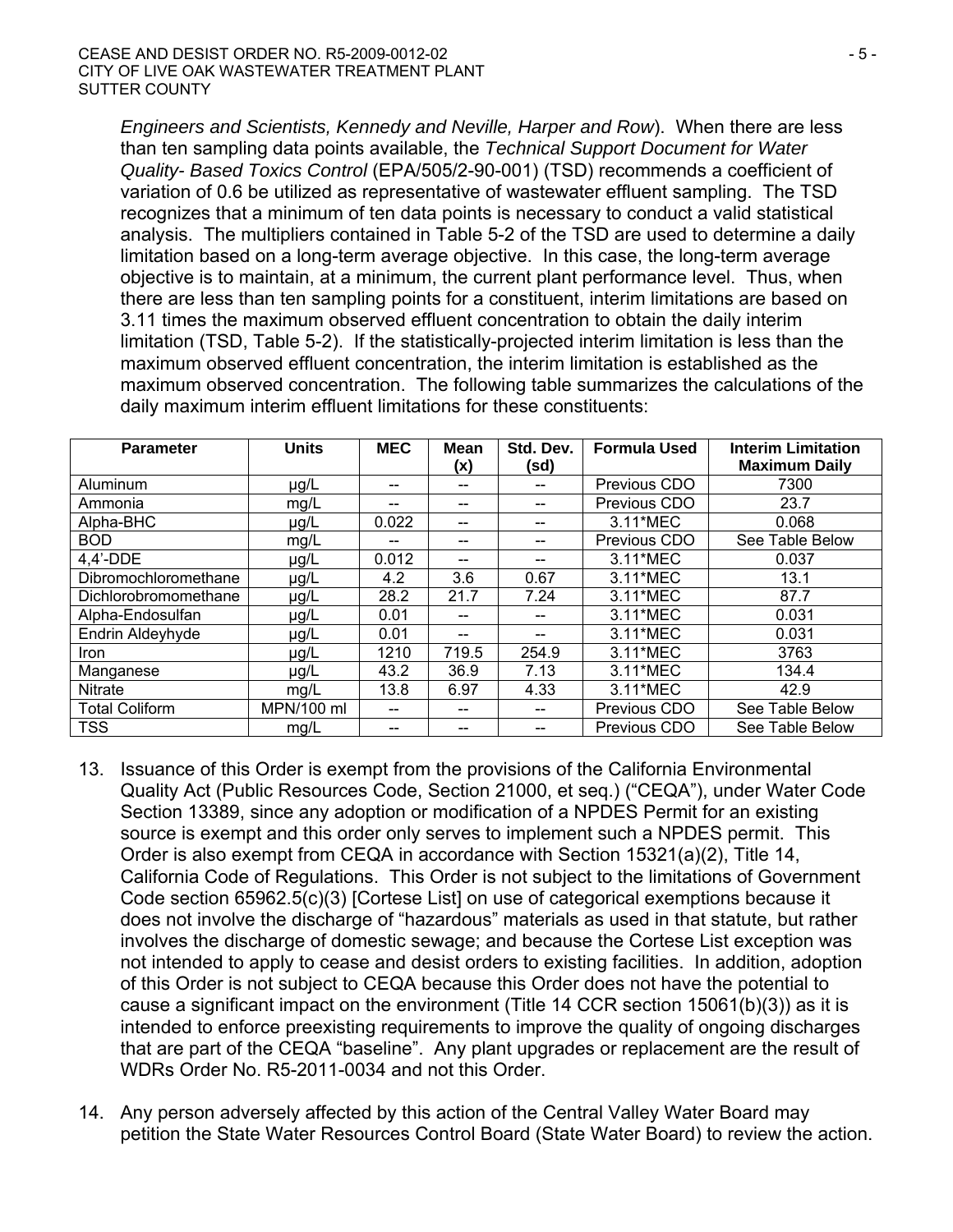The petition must be received by the State Water Board Office of Chief Counsel, P.O. Box 100, Sacramento CA 95812-0100, within 30 days of the date in which the action was taken. Copies of the law and regulations applicable to filing petitions will be provided on request.

- 15. CWC section 13385(h) and (i) require the Central Valley Water Board to impose mandatory minimum penalties upon dischargers that violate certain effluent limitations. CWC section 13385(j) exempts certain violations from the mandatory minimum penalties. CWC section 13385(j)(3) exempts the discharge from mandatory minimum penalties "*where the waste discharge is in compliance with either a cease and desist order issued pursuant to Section 13301 or a time schedule order issued pursuant to Section 13300, if all the [specified] requirements are met…For the purposes of this subdivision, the time schedule may not exceed five years in length…*"
- 16. In accordance with CWC section 13385(j)(3), the Central Valley Water Board finds that, based upon results of effluent monitoring, the Discharger is not able to consistently comply with the new effluent limitations for BOD and TSS, aluminum, ammonia, alpha-BHC, 4,4'-DDE, dibromochloromethane, dichlorobromomethane, alpha-endosulfan, endrin aldehyde, iron, manganese, nitrate, and total coliform. The final effluent limitations for BOD, TSS, aluminum, ammonia, alpha-BHC, 4,4'-DDE, dibromochloromethane, dichlorobromomethane, alpha-endosulfan, endrin aldehyde, iron, manganese, nitrate, and total coliform are new, or more stringent, requirements included in Cease and Desist Order No. R5-2009-0012-02 and WDR Order No. R5-2011-0034, which become effective on 30 July 2011, and for which new or modified control measures are necessary in order to comply with the limitations, and the new or modified control measures cannot be designed, installed, and put into operation within 30 calendar days.
- 17. By statute, a Cease and Desist Order or Time Schedule Order may provide protection from MMPs for no more than five years. This Order provides protection from MMPs for the following constituents for the following periods:

 BOD, Total Suspended Solids and Total Coliform Organisms: MMP protection began with adoption of CDO R5-2009-0012 on 5 February 2009. The effluent limits in WDRs Order R5-2011-0034 are the same as those in WDRs Order R5-2004-0096, and therefore MMP protection may not extend beyond the compliance date of this Order or 5 February 2014, whichever is shorter.

 Ammonia: The effluent limits in WDRs Order R5-2011-0034 are lower than the limit in the previous Order. Therefore MMP protection begins with adoption of this Order on 10 June 2011 and may not extend beyond the compliance date of this Order or five years from adoption of Order No. R5-2009-0012-02, whichever is shorter.

• Dibromochloromethane, Dichlorobromomethane, Iron, Manganese, and Nitrate. These constituents did not previously have MMP protection. Therefore MMP protection begins with adoption of this Order on 10 June 2011 and may not extend beyond the compliance date of this Order or five years from adoption of this Order, whichever is shorter.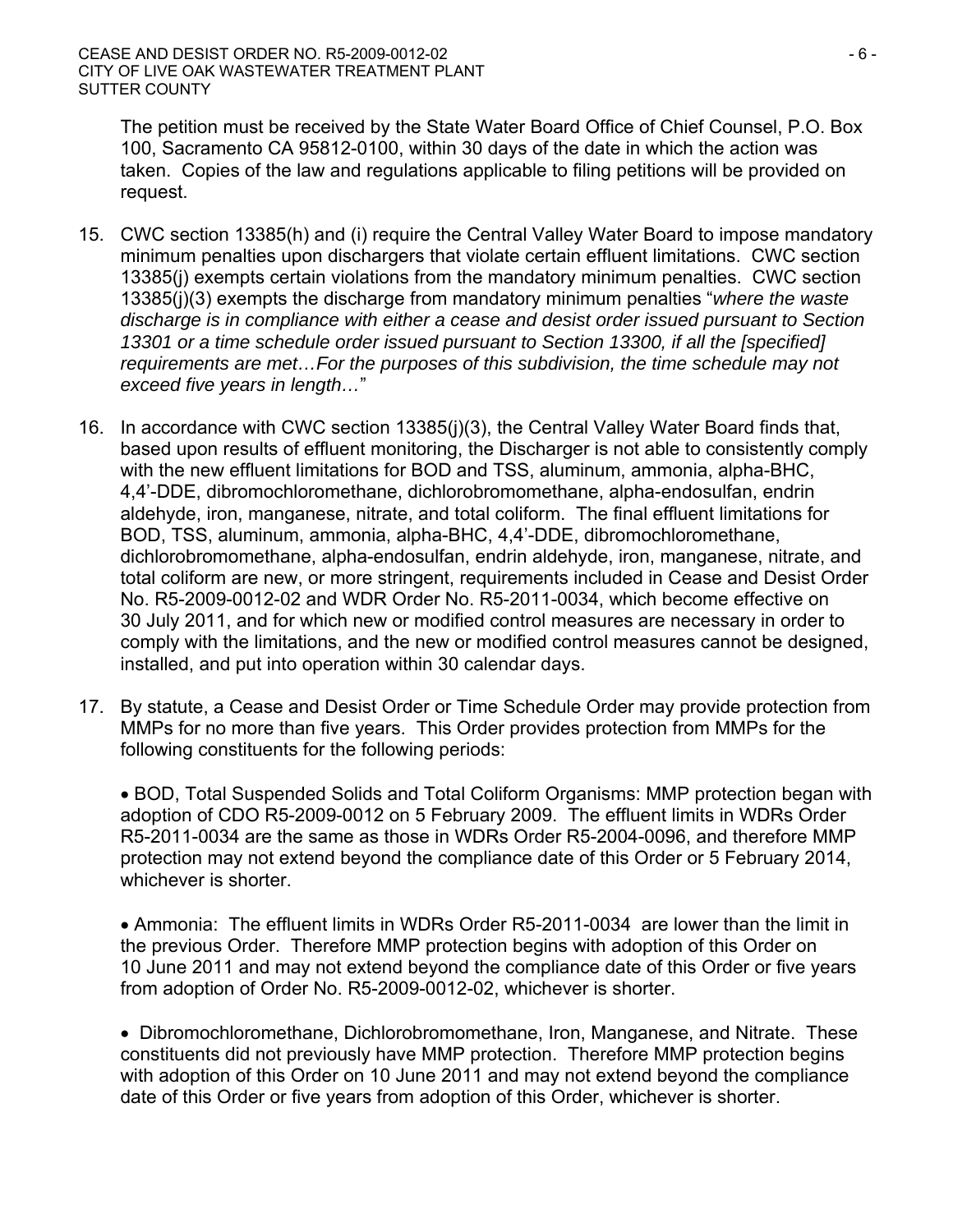18. By statute, a Cease and Desist Order or Time Schedule Order may provide protection from MMPs for no more than five years. This Order *does not* provide protection from MMPs for the following constituents:

 Aluminum (CDO No. R5-2004-0097 provided almost five years to comply with the effluent limitation found in WDRs Order R5-2004-0096. The limitation in Order R5-2011-0034 is higher than the previous limit. Therefore the Discharger is not protected from MMPs for this constituent).

 Alpha BHC, 4,4'-DDE, Alpha Endosulfan, and Endrin Aldelhyde (CDO No. R5- 2004-0097 provided almost five years to comply with the effluent limitation found in WDRs Order R5-2004-0096 for organochlorine pesticides. The limitation in Order R5-2011-0034 is the same as the previous limit. Therefore the Discharger is not protected from MMPs for this constituent).

**IT IS HEREBY ORDERED** that CDO No.R5-2004-0097 is rescinded, and, pursuant to CWC section 13301:

1. The Discharger shall comply with the following time schedule to assure compliance with WDRs Order No. R5-2011-0034, Effluent Limitations IV.A.1, in part, for aluminum, ammonia, alpha-BHC, BOD, 4,4'-DDE, dibromochloromethane, dichlorobromomethane, alpha endosulfan, endrin aldehyde, iron, manganese, nitrate, total coliform, TSS, for 85 percent BOD and TSS removal, and the provisional requirement for Title 22 tertiary treatment, or equivalent:

| <u>Task</u>                                                                                                                                                                                  | <b>Compliance Date</b>                           |
|----------------------------------------------------------------------------------------------------------------------------------------------------------------------------------------------|--------------------------------------------------|
| Implement PPP <sup>1</sup>                                                                                                                                                                   | Ongoing                                          |
| Progress Reports <sup>2</sup>                                                                                                                                                                | 1 March and 1 September<br>of each year          |
| Achieve full compliance with Effluent Limitations IV.A.1.a. for<br>alpha BHC, alpha endosulfan, endrin aldehyde, and 4,4'-<br>DDE.                                                           | 30 September 2012                                |
| Achieve full compliance with Effluent Limitations IV.A.1.a.,<br>b., and f. for BOD, TSS, and total coliform, and<br>implementation of Title 22 tertiary, or equivalent, treatment<br>system. | 2 years from the effective<br>date of this Order |
| Achieve full compliance with Effluent Limitations IV.A.1.a. for<br>dibromochloromethane and dichlorobromomethane.                                                                            | 3 years from the effective<br>date of this Order |
| Achieve full compliance with Effluent Limitations IV.A.1.a.,<br>h., i., and j. for aluminum, ammonia, iron, manganese, and<br>nitrate.                                                       | 5 years from the effective<br>date of this Order |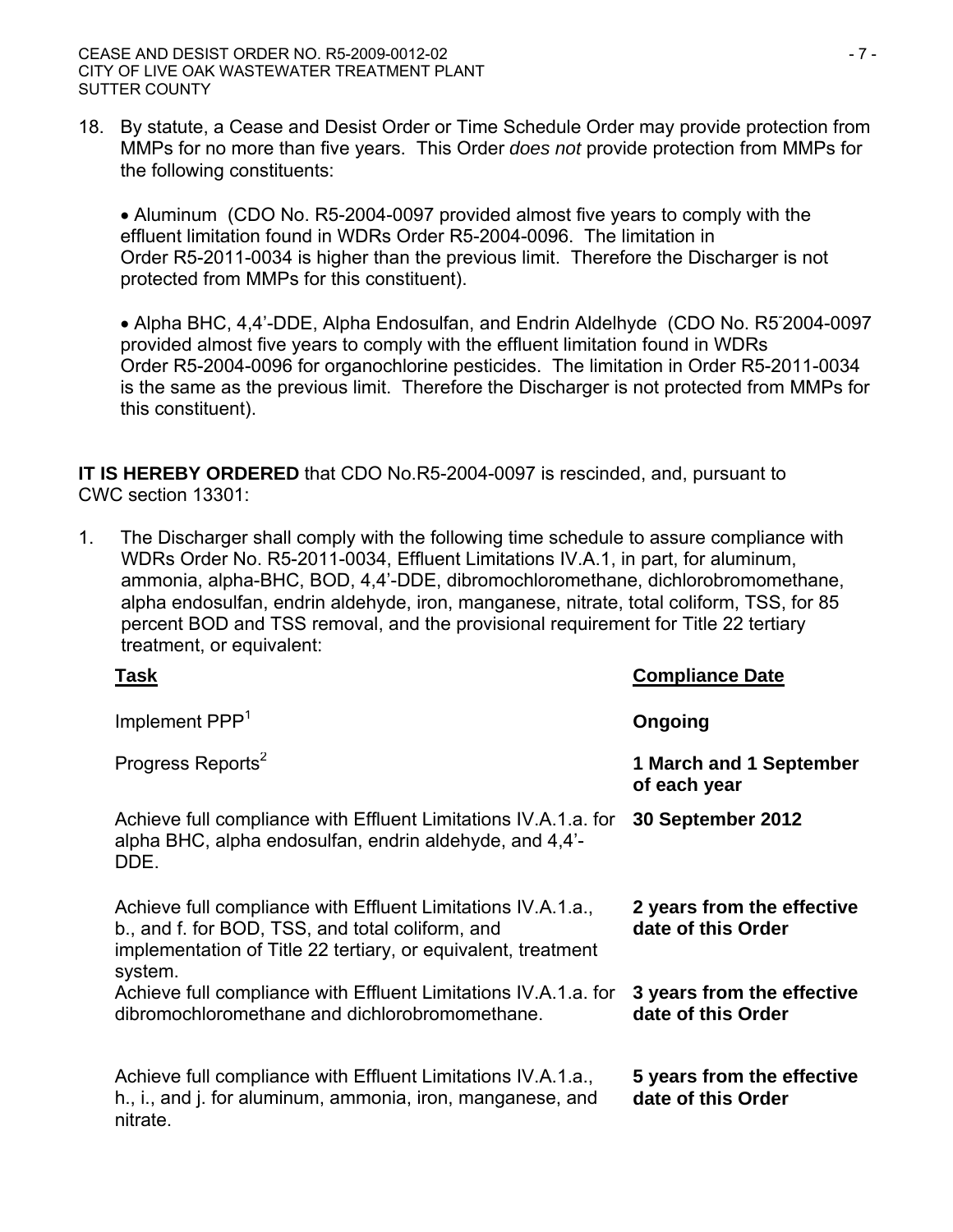- 2. For the compliance schedules required by this Order, the Discharger shall submit to the Central Valley Water Board on or before each compliance due date, the specified document or, if appropriate, a written report detailing compliance or noncompliance with the specific schedule date and task. If noncompliance is being reported, the reasons for such noncompliance shall be stated, and shall include an estimate of the date when the Discharger will be in compliance. The Discharger shall notify the Central Valley Water Board by letter when it returns to compliance with the time schedule.
- 3. The following interim effluent limitations for aluminum, ammonia, alpha-BHC, 4,4'-DDE, dibromochloromethane, dichlorobromomethane, alpha endosulfan, endrin aldehyde, iron, manganese, and nitrate shall be effective immediately, and shall remain in effect until the final compliance date, in accordance with Provision 1 above, or when the Discharger is able to come into compliance with the final effluent limitations, whichever is sooner.

| <b>Parameter</b>     | <b>Average Daily Effluent Limitation</b> |  |  |  |  |
|----------------------|------------------------------------------|--|--|--|--|
| Aluminum             | 7300 µg/L                                |  |  |  |  |
| Ammonia              | 23.7 mg/L                                |  |  |  |  |
| alpha-BHC            | $0.068$ µg/L                             |  |  |  |  |
| $4,4'$ -DDE          | 0.037 µg/L                               |  |  |  |  |
| Dibromochloromethane | 13.1 µg/L                                |  |  |  |  |
| Dichlorobromomethane | 87.7 µg/L                                |  |  |  |  |
| alpha-Endosulfan     | $0.031$ µg/L                             |  |  |  |  |
| Endrin Aldehyde      | $0.031$ µg/L                             |  |  |  |  |
| Iron                 | 3763 µg/L                                |  |  |  |  |
| Manganese            | 134.4 µg/L                               |  |  |  |  |
| <b>Nitrate</b>       | 42.9 mg/L                                |  |  |  |  |

The following interim effluent limitations for BOD, Total Suspended Solids (TSS), and coliform shall be effective immediately, and shall remain in effect until the final compliance date, in accordance with Provision 1 above, or when the Discharger is able to come into compliance with the final effluent limitations, whichever is sooner.

<sup>.&</sup>lt;br>1  $<sup>1</sup>$  The Discharger shall implement new or existing Pollution Prevention Plans for all constituents listed in Provision 1 above</sup>

and shall meet the requirements specified in California Water Code Section 13263.<br>The progress reports shall detail steps implemented towards achieving compliance with waste discharge requirements, including construction progress regarding onsite WWTP improvements, whichever is applicable. The progress reports shall also evaluate the effectiveness of the implemented treatment and pollution prevention measures and assess whether additional measures are necessary to comply with final effluent limits.